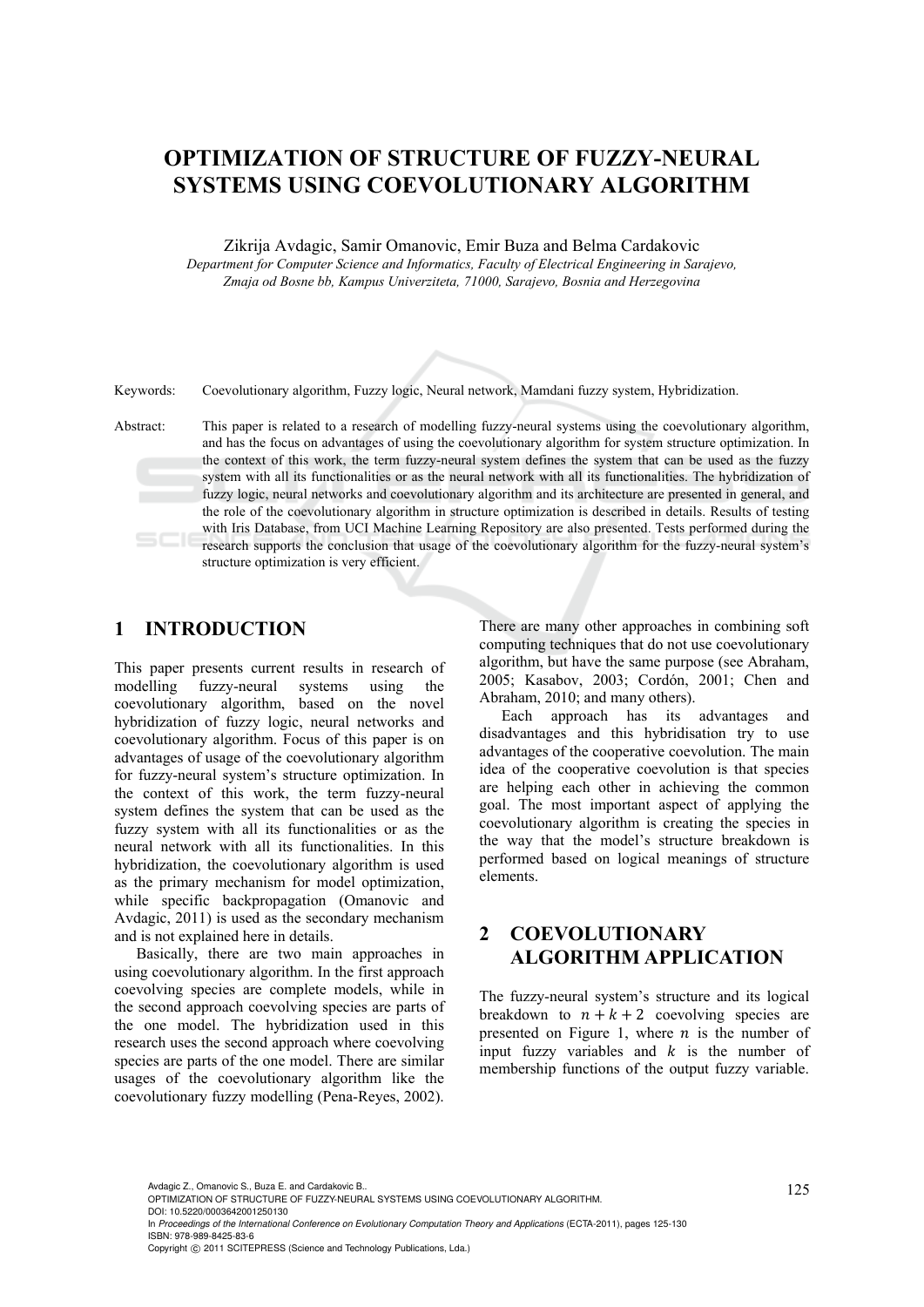

Figure 1: Architecture of the hybridization.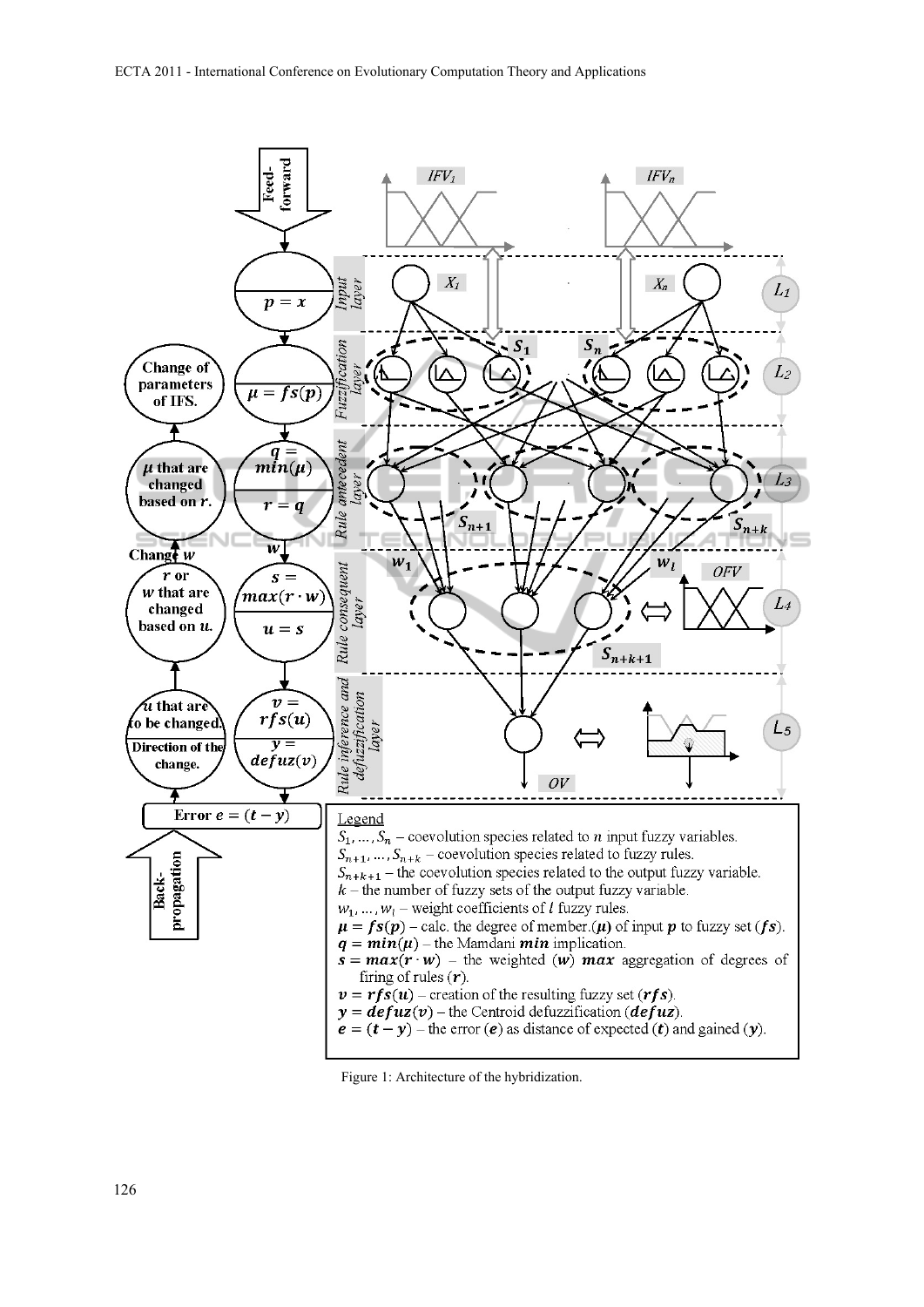As can be seen on Figure 1, fuzzy system and neural network have a full structure mapping.  $S_1, \ldots, S_n$  are species related to input fuzzy variables, where one species have a chromosome that contains all nodes (i.e. membership functions parameters) related to one input fuzzy variable.  $S_{n+1}, \ldots, S_{n+k}$  are species related to fuzzy rules. Antecedent parts of rules with the same consequent part are encoded in the same chromosome. Since the number of different consequent parts is equal to the number of membership functions in output fuzzy variable, number of species related to fuzzy rules is equal to the number of membership functions of the output fuzzy variable. Chromosome for the species  $S_{n+k+1}$ is composed of nodes (i.e. membership functions parameters) of the output fuzzy variable. The last of species –  $S_{n+k+2}$  is related to active/inactive rules in the model. This species is not marked on Figure 1 because it cannot be done in adequate way. Chromosome size in each of species is variable during the evolution of that species, because the number of membership functions per fuzzy variable and number of rules are changed dynamically.

From the rough description of the coevolving species is possible to see that structure of the fuzzyneural system is split to coevolving species based on logical interrelationships of elements. This is very important for the coevolution efficiency, which is shown in the tests results.

## **2.1 General Characteristics of the Hybridisation**

Hybridisation presented on Figure 1. uses only triangular fuzzy sets. Fuzzy system is of Mamdani type. Defuzzification type is centroid. The neural network is five-layered with a clear mapping of the fuzzy system into the neural network. The specific backpropagation, not explained in details here, used in this hybridisation can perform small adaptations of the fuzzy-neural system and can be used after system is built. Although the main optimization mechanism is coevolutionary algorithm, backpropagation is used partially during system building. These two mechanisms interleave during system's model optimization as global and local mechanism.

These characteristics are chosen to support following goals:

 Fuzzy presentation of knowledge learned, that enables its easier interpretability;

 Smaller size of the resulting fuzzy system's model comparing to Sugeno since "the number of the input fuzzy sets and fuzzy rules needed by the Sugeno

fuzzy systems depend on the number and locations of the extrema of the function to be approximated" (Sivanandam et all, 2007);

 The resulting system can be used as fuzzy system with all its functionalities or as neural network with all its functionalities including the backpropagation.

#### **2.2 Coevolution Characteristics**

From the previous explanation of the species that are in coevolution it is obvious that complexity of the optimization problem is high. Besides that, implementation this hybridisation generates the fuzzy-neural system from data automatically, which additionally makes the problem more difficult. But this coevolution organization has species with relatively small chromosomes comparing to similar cases where less species is used for fuzzy system's model optimization.

Each optimization algorithm has its mechanisms to skip local optimums and search for better solution. In the case of this hybridization, the coevolutionary algorithm is implemented with following mechanisms and with following behaviours:

 Coevolution of species. Coevolution of species is implemented in the classical manner where each of species has its own evolution up to the fitness calculation. For fitness calculation, target member and chosen cooperators from the rest of the species are joined to form fuzzy-neural system. That fuzzyneural system (as neural network) is shortly trained via the specific backpropagation to increase the quality of the model and to measure its performance with the training dataset. Behaviour of the coevolution of species mainly depends on input parameters, but also on additional mechanisms:

In the case of the very weak progress mechanism of random generation of members is used along with the basic mechanisms – crossover and mutation. In the case of the weak progress, some of parameters of the coevolution are change dynamically.

 Coevolution of two groups of species. This type of coevolution is based on the analogy with the coevolution of two species in coevolutionary fuzzy modelling (Pena-Reyes, 2002). While in coevolutionary fuzzy modelling there are only two species – one related to fuzzy variables and one related to fuzzy rules, in the coevolution of two groups of species one of groups contains species related to fuzzy variables while the other one contain species related to fuzzy rules.

Except the analogy, the rest of behaviour is different. Figure 2 shows how it works. At the start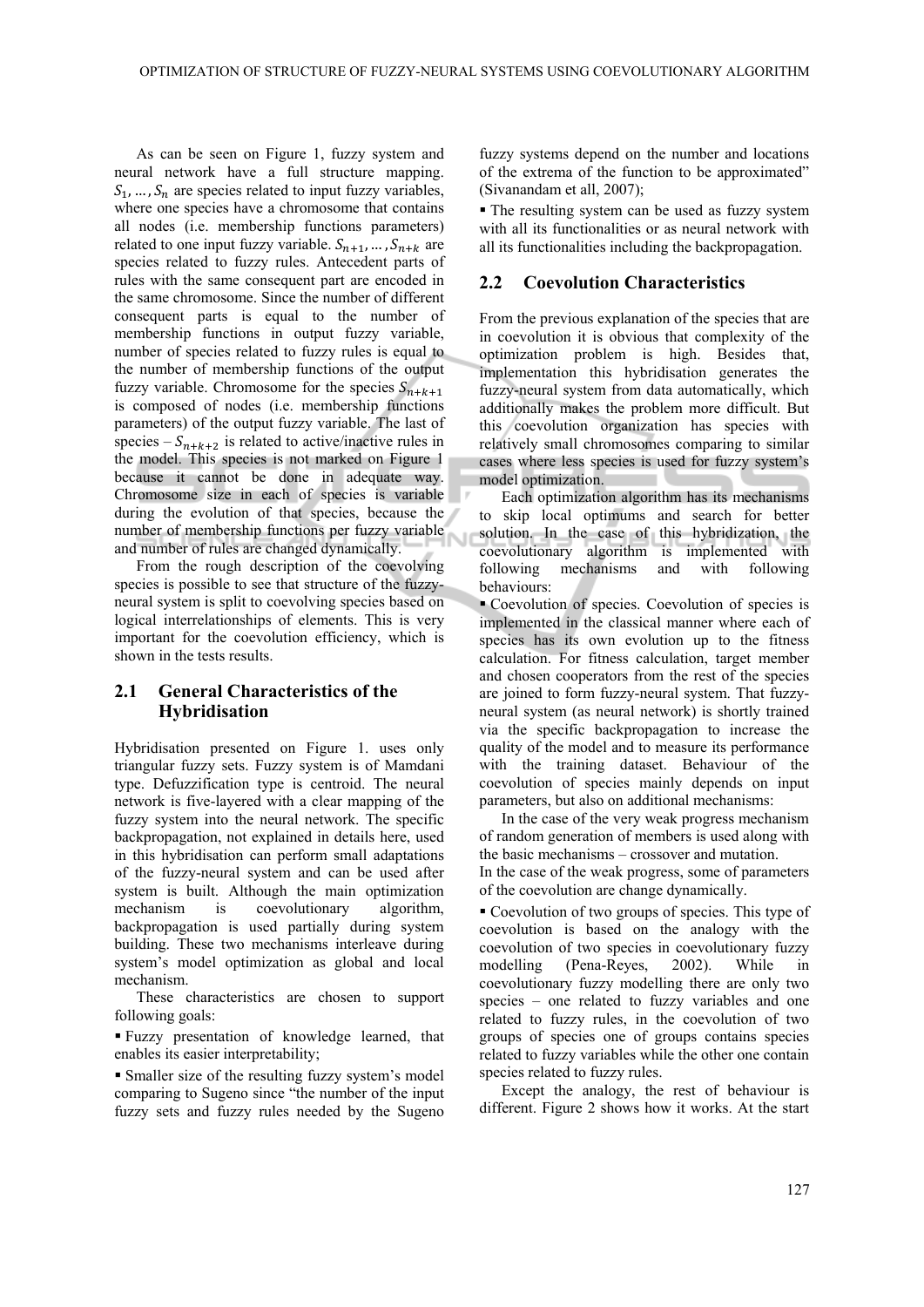co-operators from all species are selected. Then, one of two groups is randomly selected. All members, from all of the species of the selected group, are simultaneously mutated. Then members from all of the species (mutated and non mutated) are integrated to create fuzzy-neural system (FNS on figure 2). This fuzzy-neural system (as neural network) is shortly trained via the specific backpropagation to increase the quality of the model and to measure its performance with the training dataset. After that Matlab fuzzy inference system (FIS on figure 2) object (MathWorks, 2009) is created from the fuzzyneural system. That FIS object is then validated with the validation dataset. Based on the results of the short training and the validation, fitness calculation is performed. At the end fitness is assigned to each of the mutated members and new, mutated members are placed in the population. If the fitness of the newly created fuzzy-neural system is the best one, then it is recorded as the best known.

Coevolution of species and coevolution of two groups of species are combined in the way that the coevolution of species is a basic mechanism and the coevolution of two groups of species is an additional mechanism that helps escaping from local optimums.

Fitness calculation is performed in three levels. Each of levels has its purpose and influence on the optimization process. Levels are following:

 The first level controls the overfitting. It holds percentage results of training and validation near to each other. That means that training progress is not allowed if it is not followed by validation progress.

 The second level is used to maximize the total accuracy. It is a sum of the accuracy of the training and the accuracy of the validation.

 Third level is used to minimize the total number of fuzzy rules in the model and to minimize the absolute average error.

Levels have importance, which means that the first level is more important than the second, and the second is more important than the third.

#### **2.3 Tests**

Implementation of this hybridization is done in MATLAB. Tests were performed with databases from UCI Machine Learning Repository (http://archive.ics.uci.edu/ml). Irvine, CA: University of California, School of Information and Computer Science). In this paper are presented some results of tests with Iris database. Table 1 shows one results of tests with Iris database. Table 1 shows one<br>of tests that were composed of ten (10) runs with sa-

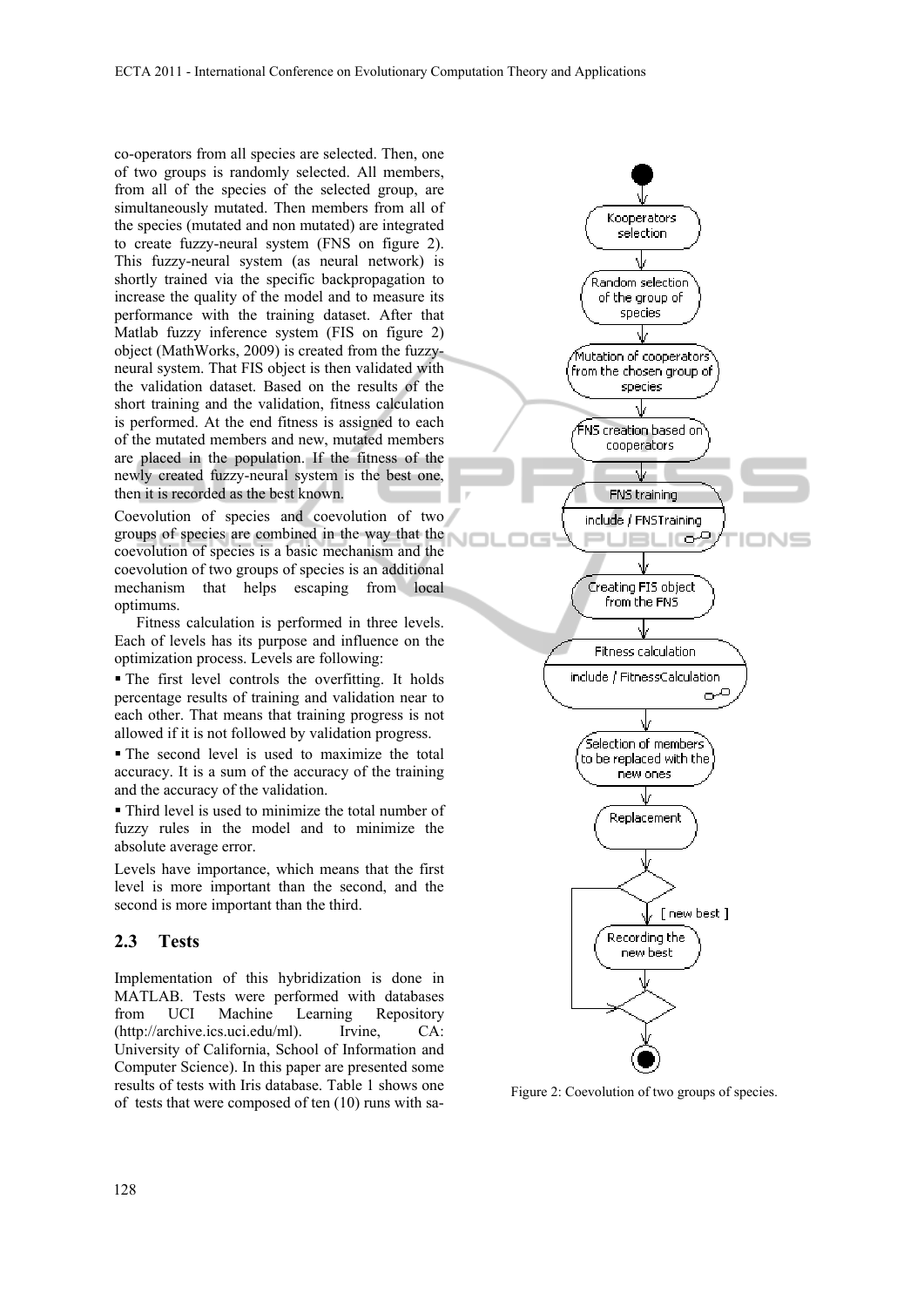| Run             | Training+validation<br>result | <b>Testing result</b> | <b>Overall result</b> | Number of<br>fuzzy rules  | <b>Comment</b>   |
|-----------------|-------------------------------|-----------------------|-----------------------|---------------------------|------------------|
|                 | 128/130=98.46%                | 19/20=95.00%          | 147/150=98.00%        | 3                         |                  |
| 2.              | 125/130=96.15%                | $20/20=100.00\%$      | 145/150=96.67%        | 4                         |                  |
| 3.              | 122/130=93.85%                | $19/20=95.00\%$       | 141/150=94.00%        | 2                         |                  |
| 4.              | 128/130=98.46%                | $20/20=100.00\%$      | 148/150=98.67%        | 3                         | the best result  |
| 5.              | 126/130=96.92%                | $19/20=95.00\%$       | 145/150=96.67%        | $\mathfrak{D}$            |                  |
| 6.              | $130/130=100.00\%$            | $18/20=90.00\%$       | 148/150=98.67%        | 3                         |                  |
| 7 <sub>1</sub>  | 126/130=96.92%                | $18/20=90.00\%$       | 144/150=96.00%        | 2                         |                  |
| 8.              | $121/130 = 93.08\%$           | $15/20 = 75.00\%$     | $136/150=90.67\%$     | $\overline{\mathfrak{Z}}$ | the worse result |
| 9.              | 126/130=96.92%                | $20/20=100.00\%$      | 146/150=97.33%        | 4                         |                  |
| 10 <sub>1</sub> | 126/130=96.92%                | $18/20=90.00\%$       | 144/150=96.00%        | 2                         |                  |
| Average         | $96.77\%$                     | 93.00%                | 96.27%                | 2.7                       |                  |

Table 1: Results of one of tests with Iris database.

same parameters. Since the Iris database is small, it was split on training, validation and testing subsets with ratios 11:2:2, respectively. Population size for each of species was 50. Number of generations is used as termination criteria and it was set to 1000 generations of the coevolution. This way all runs are done under the same experimental conditions.

From the results in Table 1, and based on characteristics of the hybridisation used in tests, and parameters settings for this test, it is possible to note the following:

 Obtained results in each run shows capability for high classification of the generated fuzzy-neural system. Having in mind that the number of generations is limited, that only triangular membership functions are used (less precise) and that the fuzzy system is of Mamdani type (less precise) then the classification result is high.

Results were obtained in 1000 generations which is near to similar usages of the coevolutionary algorithm (Pena-Reyes, 2002) but without setting any predefined element of the structure of the fuzzyneural system at the beginning. This shows the strength of the presented approach in species creation and automatic building of the system from data.

• The fuzzy-neural system is build easily by setting few parameters of the execution and providing the dataset, without providing the initial structure of the fuzzy-neural system. All is build from data automatically. From the optimization point of view this is harder problem than to optimize the structure of the system that have some predefined elements.

 The overfitting is held well under control in most of the runs, which is not easy with the small database. This shows a good generalization capability. The overfitting control results are a very

important fact for deciding which is the best build system.

# **3 CONCLUSIONS**

The hybridization of fuzzy logic, neural network and coevolutionary algorithm is a very efficient approach for the automatic generating the fuzzyneural system from data, whose main strength is in usage of the cooperative coevolution in the way presented earlier in this paper.

Cooperative coevolution implemented in this way is a very good global search mechanism. When more the two species are used in the coevolution then mutation in one of the species makes a small change and escaping from local optimums is not fast, but with the coevolution of two groups of species escaping from local optimums is faster because several species simultaneously have a mutation.

# **4 FURTHER WORK**

Our special interests are hybridisations of soft computing techniques, especially hybridisations that include the cooperative coevolution. We will continue to improve this hybridization of fuzzy logic, neural network and coevolutionary algorithm, and try to make some practical real-life applications and build some systems in medicine and bioinformatics. Coevolution of more than two species is very interesting for parallel or distributed implementation and that is also one of directions of our interest.